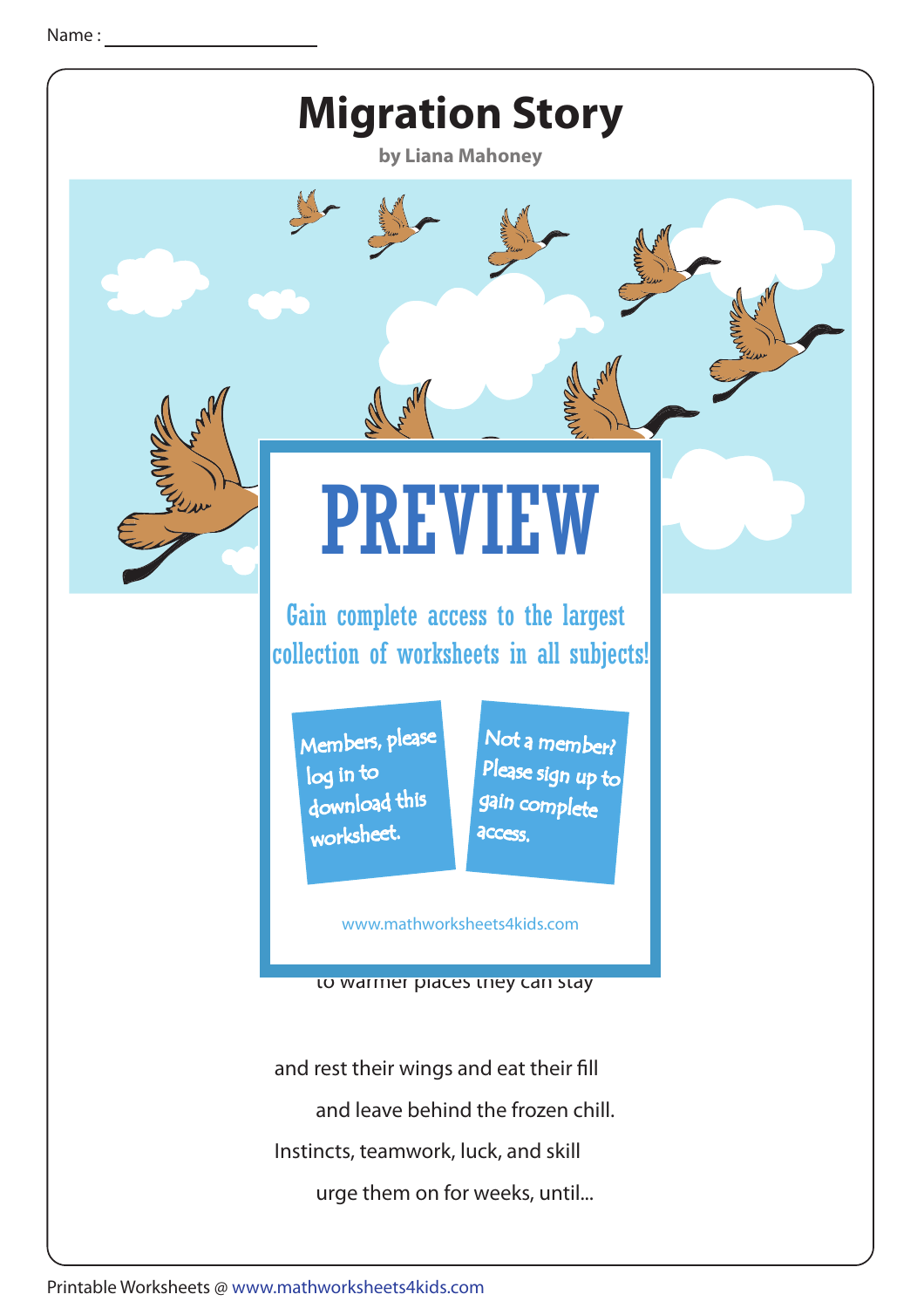at last, the battle has been won!

Finally, migration's done!

Time to soak in southern sun,

and gorge on greens - what goosey fun!

Getting warmer every day.



then honk 'hello' in white and black.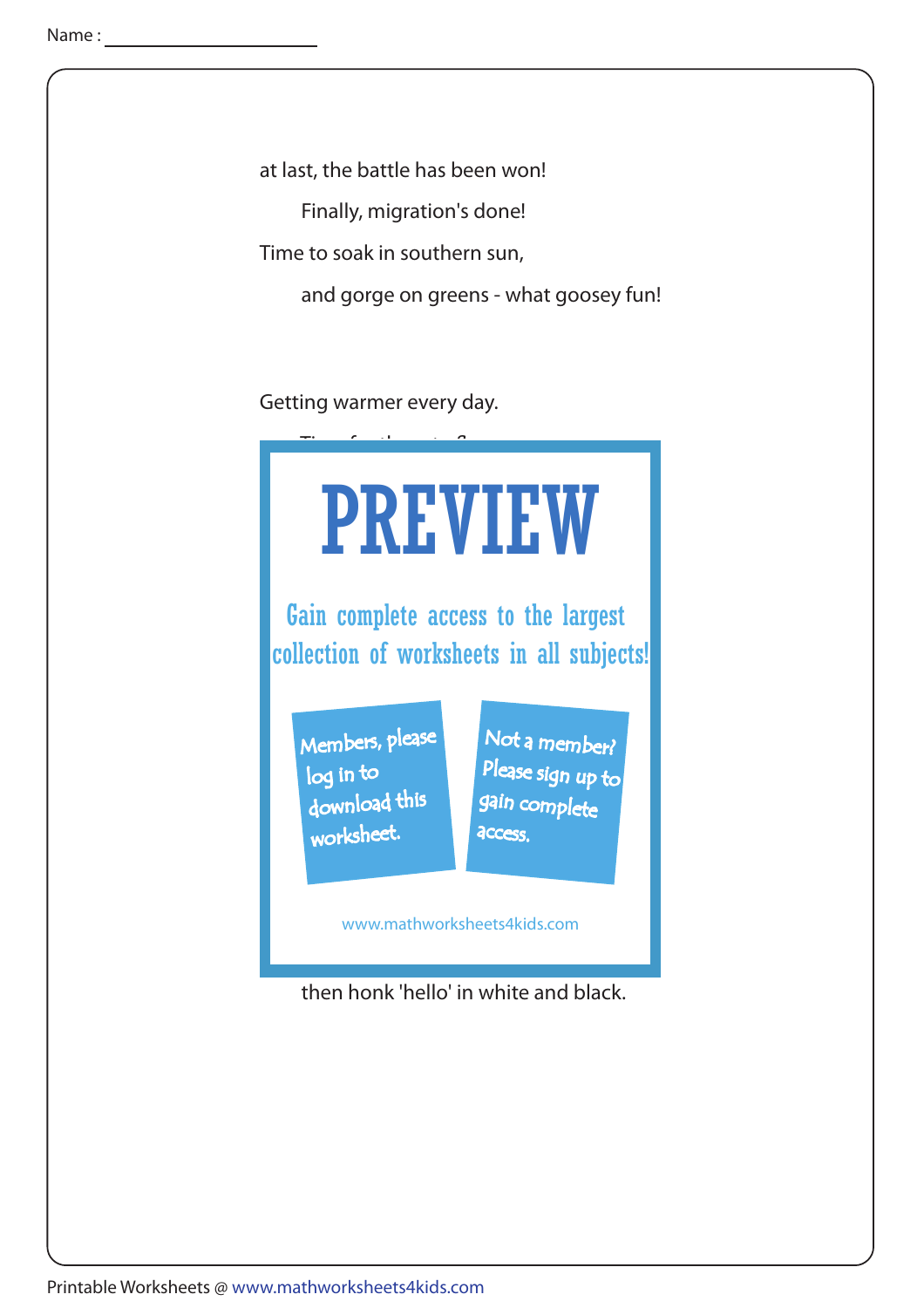|    | <b>Migration Story</b>                                                         |                                                                                                                               |                   |  |
|----|--------------------------------------------------------------------------------|-------------------------------------------------------------------------------------------------------------------------------|-------------------|--|
| 1) | What is a quatrain?                                                            |                                                                                                                               |                   |  |
|    |                                                                                |                                                                                                                               |                   |  |
| 2) | What is a rhyme scheme? Figure out the rhyme scheme used in the poem.          |                                                                                                                               |                   |  |
|    |                                                                                | <b>PREVIEW</b>                                                                                                                |                   |  |
| 3) |                                                                                | Gain complete access to the largest<br>What does "eatir collection of worksheets in all subjects!                             |                   |  |
| 4) | What four thing                                                                | Not a member?<br>Members, please<br>Please sign up to<br>log in to<br>download this<br>gain complete<br>worksheet.<br>access. | heir destination? |  |
|    |                                                                                | www.mathworksheets4kids.com                                                                                                   |                   |  |
| 5) | Define onomatopoeia and personification, and find some examples from the poem. |                                                                                                                               |                   |  |
|    | onomatopoeia                                                                   |                                                                                                                               |                   |  |
|    | personification                                                                |                                                                                                                               |                   |  |
|    |                                                                                |                                                                                                                               |                   |  |